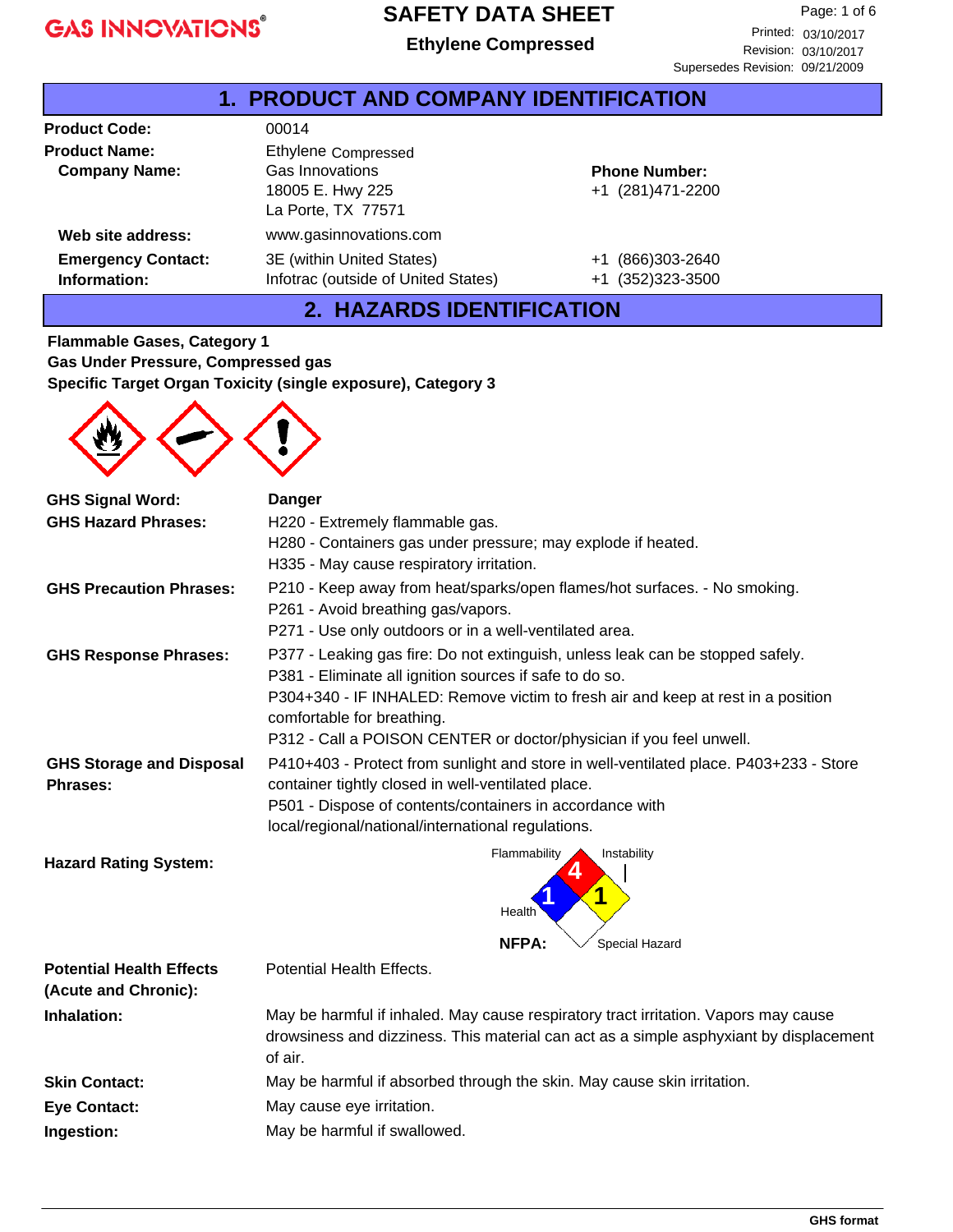### **SAFETY DATA SHEET**

| <b>3. COMPOSITION/INFORMATION ON INGREDIENTS</b>                                                                                                                                                                                                                   |                                                                                                                                                                                                                                                                                                                                                                                                                                                                                |                                                                                                                                                                                                                                                 |  |  |
|--------------------------------------------------------------------------------------------------------------------------------------------------------------------------------------------------------------------------------------------------------------------|--------------------------------------------------------------------------------------------------------------------------------------------------------------------------------------------------------------------------------------------------------------------------------------------------------------------------------------------------------------------------------------------------------------------------------------------------------------------------------|-------------------------------------------------------------------------------------------------------------------------------------------------------------------------------------------------------------------------------------------------|--|--|
| CAS#                                                                                                                                                                                                                                                               | <b>Hazardous Components (Chemical Name)</b>                                                                                                                                                                                                                                                                                                                                                                                                                                    | <b>Concentration</b>                                                                                                                                                                                                                            |  |  |
| 74-85-1<br>Ethylene                                                                                                                                                                                                                                                |                                                                                                                                                                                                                                                                                                                                                                                                                                                                                | 100 %                                                                                                                                                                                                                                           |  |  |
|                                                                                                                                                                                                                                                                    |                                                                                                                                                                                                                                                                                                                                                                                                                                                                                | <b>4. FIRST AID MEASURES</b>                                                                                                                                                                                                                    |  |  |
| <b>Emergency and First Aid</b><br><b>Procedures:</b>                                                                                                                                                                                                               |                                                                                                                                                                                                                                                                                                                                                                                                                                                                                |                                                                                                                                                                                                                                                 |  |  |
| In Case of Inhalation:                                                                                                                                                                                                                                             | Consult a physician.                                                                                                                                                                                                                                                                                                                                                                                                                                                           | If breathed in, move person into fresh air. If not breathing give artificial respiration.                                                                                                                                                       |  |  |
| In Case of Skin Contact:                                                                                                                                                                                                                                           | Wash off with soap and plenty of water. Consult a physician.                                                                                                                                                                                                                                                                                                                                                                                                                   |                                                                                                                                                                                                                                                 |  |  |
| In Case of Eye Contact:                                                                                                                                                                                                                                            | Immediately flush eyes with plenty of water for at I east 15 minutes. Hold eyelids apart<br>and flush eyes with plenty of water. After initial flushings, remove any contact lenses<br>and continue flushing for at least 15 minutes. Have eyes examined and tested by<br>medical personnel.                                                                                                                                                                                   |                                                                                                                                                                                                                                                 |  |  |
| In Case of Ingestion:                                                                                                                                                                                                                                              | Not expected to be a primary route of exposure. Do NOT induce vomiting. Never give<br>anything by mouth to an unconscious person. Rinse mouth with water. Consult a<br>physician.                                                                                                                                                                                                                                                                                              |                                                                                                                                                                                                                                                 |  |  |
| <b>Signs and Symptoms Of</b><br><b>Exposure:</b>                                                                                                                                                                                                                   | Nausea. Dizziness. Headache. Narcosis.                                                                                                                                                                                                                                                                                                                                                                                                                                         |                                                                                                                                                                                                                                                 |  |  |
| Note to Physician:                                                                                                                                                                                                                                                 |                                                                                                                                                                                                                                                                                                                                                                                                                                                                                | Consult a physician. Show this safety data sheet to the doctor in attendance.                                                                                                                                                                   |  |  |
|                                                                                                                                                                                                                                                                    |                                                                                                                                                                                                                                                                                                                                                                                                                                                                                | <b>5. FIRE FIGHTING MEASURES</b>                                                                                                                                                                                                                |  |  |
| <b>Flash Pt:</b>                                                                                                                                                                                                                                                   | -136 C (-213 F) Method Used: Unknown                                                                                                                                                                                                                                                                                                                                                                                                                                           |                                                                                                                                                                                                                                                 |  |  |
| <b>Explosive Limits:</b>                                                                                                                                                                                                                                           | LEL: $2.7\%$ (V)                                                                                                                                                                                                                                                                                                                                                                                                                                                               | UEL: $36\%$ (V)                                                                                                                                                                                                                                 |  |  |
| <b>Autoignition Pt:</b>                                                                                                                                                                                                                                            | 450 C (842 F)                                                                                                                                                                                                                                                                                                                                                                                                                                                                  |                                                                                                                                                                                                                                                 |  |  |
| Suitable Extinguishing Media: Stop the flow of gas. IF the flow cannot be stopped, let the fire burn out while cooling the<br>cylinder and the surrounding areas using a water spray. Use water spray, dry chemical,<br>carbon dioxide, or alcohol-resistant foam. |                                                                                                                                                                                                                                                                                                                                                                                                                                                                                |                                                                                                                                                                                                                                                 |  |  |
| <b>Fire Fighting Instructions:</b>                                                                                                                                                                                                                                 | Personnel may have to wear approach-type protective suits and positive pressure<br>self-contained breathing apparatus. Firefighters' turnout gear may be inadequate.<br>Cylinders exposed to fire may rupture with violent force. Extinguishing surrounding fire<br>and keep cylinders cool by applying water from a maximum possible distance with a<br>water spray. Flammable gases may spread from a spill after the fire is extinguished and<br>be subject to re-ignition. |                                                                                                                                                                                                                                                 |  |  |
| <b>Flammable Properties and</b><br>Hazards:                                                                                                                                                                                                                        | High temperatures and fire conditions can result in the formation of carbon monoxide<br>and carbon dioxide.                                                                                                                                                                                                                                                                                                                                                                    |                                                                                                                                                                                                                                                 |  |  |
| <b>6. ACCIDENTAL RELEASE MEASURES</b>                                                                                                                                                                                                                              |                                                                                                                                                                                                                                                                                                                                                                                                                                                                                |                                                                                                                                                                                                                                                 |  |  |
| <b>Protective Precautions,</b><br><b>Protective Equipment and</b><br><b>Emergency Procedures:</b>                                                                                                                                                                  |                                                                                                                                                                                                                                                                                                                                                                                                                                                                                | Use proper personal protective equipment as indicated in Section 8.                                                                                                                                                                             |  |  |
| <b>Environmental Precautions:</b>                                                                                                                                                                                                                                  | Prevent further leakage or spillage if safe to do so. Do not let product enter drains.                                                                                                                                                                                                                                                                                                                                                                                         |                                                                                                                                                                                                                                                 |  |  |
| <b>Steps To Be Taken In Case</b><br><b>Material Is Released Or</b><br>Spilled:                                                                                                                                                                                     |                                                                                                                                                                                                                                                                                                                                                                                                                                                                                | Remove all sources of ignition. Evacuate personnel to safe areas. Ensure adequate<br>ventilation. Avoid breathing vapors, mist or gas. Beware of vapours accumulating to form<br>explosive concentrations. Vapours can accumulate in low areas. |  |  |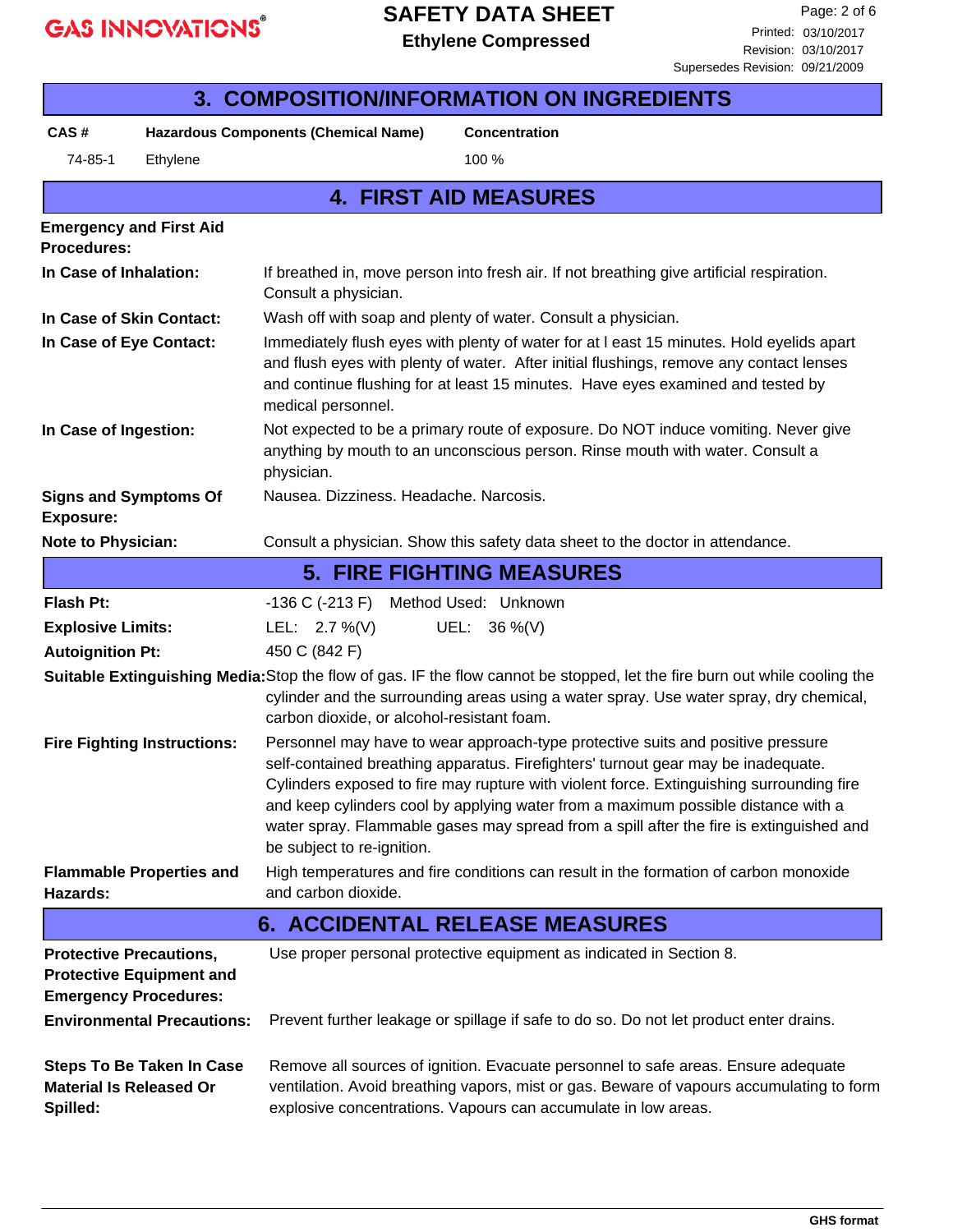# **SAFETY DATA SHEET**

**Ethylene Compressed Ethylene Compressed Compressed Ethylene Compressed** 

Revision: 03/10/2017 Supersedes Revision: 09/21/2009

| 7. HANDLING AND STORAGE                        |                                                                                                                                                                                                                                                                                                                                                                                                                                                                                                                                                                                                                                                                                                                                                                                                                                                                                                                                                                                                                                                                           |  |  |  |
|------------------------------------------------|---------------------------------------------------------------------------------------------------------------------------------------------------------------------------------------------------------------------------------------------------------------------------------------------------------------------------------------------------------------------------------------------------------------------------------------------------------------------------------------------------------------------------------------------------------------------------------------------------------------------------------------------------------------------------------------------------------------------------------------------------------------------------------------------------------------------------------------------------------------------------------------------------------------------------------------------------------------------------------------------------------------------------------------------------------------------------|--|--|--|
| <b>Precautions To Be Taken in</b><br>Handling: | Avoid inhalation of vapor or mist. Keep away from heat, sparks and flame. Keep away<br>from sources of ignition - No smoking. Use spark-proof tools and explosion proof<br>equipment. Use in a closed system. Secure the cylinder to prevent it from falling or being<br>knocked over. Leak check the lines and equipment. Have an emergency plan covering<br>steps to be taken in the event of an accidental release.                                                                                                                                                                                                                                                                                                                                                                                                                                                                                                                                                                                                                                                    |  |  |  |
|                                                | Wear leather safety gloves and safety shoes when handling cylinders. Protect cylinders<br>from physical damage; do not drag, roll, slide or drop. While moving cylinder, always<br>keep in place removable valve cover. Never attempt to lift a cylinder by its cap; the cap<br>is intended solely to protect the valve. When moving cylinders, even for short distances,<br>use a cart (trolley, hand truck, etc.) designed to transport cylinders. Never insert an<br>object (e.g., wrench, screwdriver, pry bar) into cap openings; doing so may damage the<br>valve and cause a leak. Use an adjustable strap wrench to remove over-tight or rusted<br>caps. Slowly open the valve. If the valve is hard to open, discontinue use and contact<br>your supplier. Close the container valve after each use; keep closed even when empty.<br>Never apply flame or localized heat directly to any part of the container. High<br>temperatures may damage the container and could cause the pressure relief device to<br>fail prematurely, venting the container contents. |  |  |  |
| <b>Precautions To Be Taken in</b><br>Storing:  | Cylinders should be stored and used in dry, well-ventilated areas away from sources of<br>heat or ignition. Store away from oxidizers. Protect containers against damage.                                                                                                                                                                                                                                                                                                                                                                                                                                                                                                                                                                                                                                                                                                                                                                                                                                                                                                 |  |  |  |
| <b>Other Precautions:</b>                      | When handling product under pressure, use piping and equipment adequately designed<br>to withstand the pressures to be encountered. Never work on a pressurized system. Use<br>a back flow preventive device in the piping. Gases can cause rapid suffocation because<br>of oxygen deficiency; store and use with adequate ventilation. If a leak occurs, close the<br>container valve and blow down the system in a safe and environmentally correct manner<br>in compliance with all international, federal/national, state/provincial, and local laws; then<br>repair the leak. Never place a container where it may become part of an electrical circuit.                                                                                                                                                                                                                                                                                                                                                                                                             |  |  |  |

#### **8. EXPOSURE CONTROLS/PERSONAL PROTECTION**

| CAS#                                                                                                                                                                                                                               | <b>Partial Chemical Name</b>                                                                                            |                                                                                                                                                                                                                                                                                                                                      | <b>OSHA TWA</b>                                                                                                               | <b>ACGIH TWA</b>                    | <b>Other Limits</b> |  |
|------------------------------------------------------------------------------------------------------------------------------------------------------------------------------------------------------------------------------------|-------------------------------------------------------------------------------------------------------------------------|--------------------------------------------------------------------------------------------------------------------------------------------------------------------------------------------------------------------------------------------------------------------------------------------------------------------------------------|-------------------------------------------------------------------------------------------------------------------------------|-------------------------------------|---------------------|--|
| 74-85-1                                                                                                                                                                                                                            | Ethylene                                                                                                                |                                                                                                                                                                                                                                                                                                                                      | No data.                                                                                                                      | TLV: Simple asphyxiant ppm No data. |                     |  |
| <b>Respiratory Equipment</b><br>(Specify Type):                                                                                                                                                                                    |                                                                                                                         | No special respiratory protection equipment is required with adequate ventilation. Where<br>protection is desired, use multi-purpose combination (US) or type ABEK (EN 14387)<br>respirator cartridges. Use respirators and components tested and approved under<br>appropriate government standards such as NIOSH (US) or CEN (EU). |                                                                                                                               |                                     |                     |  |
| Face shield and safety glasses.<br><b>Eye Protection:</b>                                                                                                                                                                          |                                                                                                                         |                                                                                                                                                                                                                                                                                                                                      |                                                                                                                               |                                     |                     |  |
| Wear neoprene gloves during cylinder change out or wherever contact with product is<br><b>Protective Gloves:</b><br>possible.                                                                                                      |                                                                                                                         |                                                                                                                                                                                                                                                                                                                                      |                                                                                                                               |                                     |                     |  |
|                                                                                                                                                                                                                                    | Wear metatarsal shoes for cylinder handling, and protective clothing where needed.<br><b>Other Protective Clothing:</b> |                                                                                                                                                                                                                                                                                                                                      |                                                                                                                               |                                     |                     |  |
| Use explosion-proof ventilation equipment. Facilities storing or utilizing this material<br><b>Engineering Controls</b><br>should be equipped with an eyewash facility, and a safety shower is recommended.<br>(Ventilation etc.): |                                                                                                                         |                                                                                                                                                                                                                                                                                                                                      |                                                                                                                               |                                     |                     |  |
| <b>Practices:</b>                                                                                                                                                                                                                  | Work/Hygienic/Maintenance                                                                                               |                                                                                                                                                                                                                                                                                                                                      | Handle in accordance with good industrial hygiene and safety practice. Wash hands<br>before breaks and at the end of workday. |                                     |                     |  |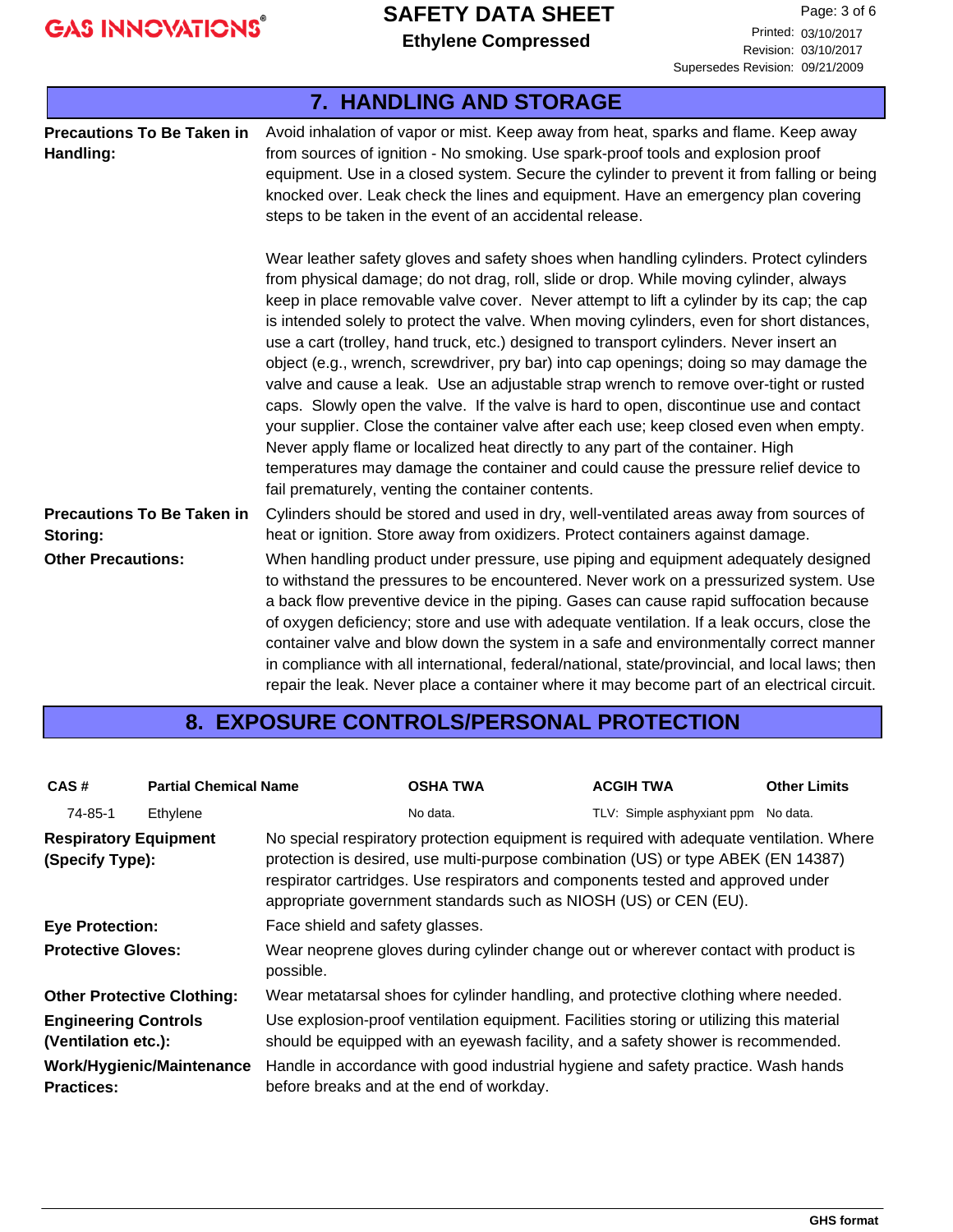### **SAFETY DATA SHEET**

|                                                                                                                 | <b>9. PHYSICAL AND CHEMICAL PROPERTIES</b>                                                                                |  |  |
|-----------------------------------------------------------------------------------------------------------------|---------------------------------------------------------------------------------------------------------------------------|--|--|
| <b>Physical States:</b>                                                                                         | [ ] Solid<br>$[X]$ Gas<br>[ ] Liquid                                                                                      |  |  |
| <b>Appearance and Odor:</b>                                                                                     | Appearance: colorless.                                                                                                    |  |  |
|                                                                                                                 | Odor: sweetish odor.                                                                                                      |  |  |
| <b>Freezing Point:</b>                                                                                          | -169 C (-272 F)                                                                                                           |  |  |
| <b>Boiling Point:</b>                                                                                           | $-104$ C ( $-155$ F)                                                                                                      |  |  |
| <b>Autoignition Pt:</b>                                                                                         | 450 C (842 F)                                                                                                             |  |  |
| <b>Flash Pt:</b>                                                                                                | $-136$ C $(-213)$ F)<br>Method Used: Unknown                                                                              |  |  |
| <b>Explosive Limits:</b>                                                                                        | LEL: $2.7\%$ (V)<br>UEL: 36 %(V)                                                                                          |  |  |
| Specific Gravity (Water = 1):                                                                                   | 1.26<br>at<br>0 C (32.0 F)                                                                                                |  |  |
| Density:                                                                                                        | <b>NA</b>                                                                                                                 |  |  |
| Vapor Pressure (vs. Air or                                                                                      | 40,432 MBAR at -1.5 C (29.3 F)                                                                                            |  |  |
| mm Hg):                                                                                                         |                                                                                                                           |  |  |
| Vapor Density (vs. Air = 1):                                                                                    | 1.0                                                                                                                       |  |  |
| <b>Evaporation Rate:</b>                                                                                        | <b>NA</b>                                                                                                                 |  |  |
| <b>Solubility in Water:</b>                                                                                     | Negligible                                                                                                                |  |  |
| <b>Saturated Vapor</b>                                                                                          | <b>NA</b>                                                                                                                 |  |  |
| <b>Concentration:</b>                                                                                           |                                                                                                                           |  |  |
| <b>Viscosity:</b>                                                                                               | <b>NA</b>                                                                                                                 |  |  |
| pH:                                                                                                             | <b>NA</b>                                                                                                                 |  |  |
| <b>Percent Volatile:</b>                                                                                        | No data.                                                                                                                  |  |  |
|                                                                                                                 | <b>10. STABILITY AND REACTIVITY</b>                                                                                       |  |  |
| <b>Stability:</b>                                                                                               | Stable [X]<br>Unstable $\lceil \quad \rceil$                                                                              |  |  |
| <b>Conditions To Avoid -</b>                                                                                    | Heat, flames and sparks. High pressure.                                                                                   |  |  |
| Instability:                                                                                                    |                                                                                                                           |  |  |
| Avoid:                                                                                                          | Incompatibility - Materials To Strong oxidizing agents, carbontetrachloride, chlorine, Copper, Polymerization initiators. |  |  |
| Hazardous Decomposition Or High temperatures and fire conditions can result in the formation of carbon monoxide |                                                                                                                           |  |  |
| <b>Byproducts:</b>                                                                                              | and carbon dioxide.                                                                                                       |  |  |
| <b>Possibility of Hazardous</b>                                                                                 | Will occur [X]<br>Will not occur [ ]                                                                                      |  |  |
| <b>Reactions:</b>                                                                                               |                                                                                                                           |  |  |
| <b>Conditions To Avoid -</b>                                                                                    | No data available.                                                                                                        |  |  |
| <b>Hazardous Reactions:</b>                                                                                     |                                                                                                                           |  |  |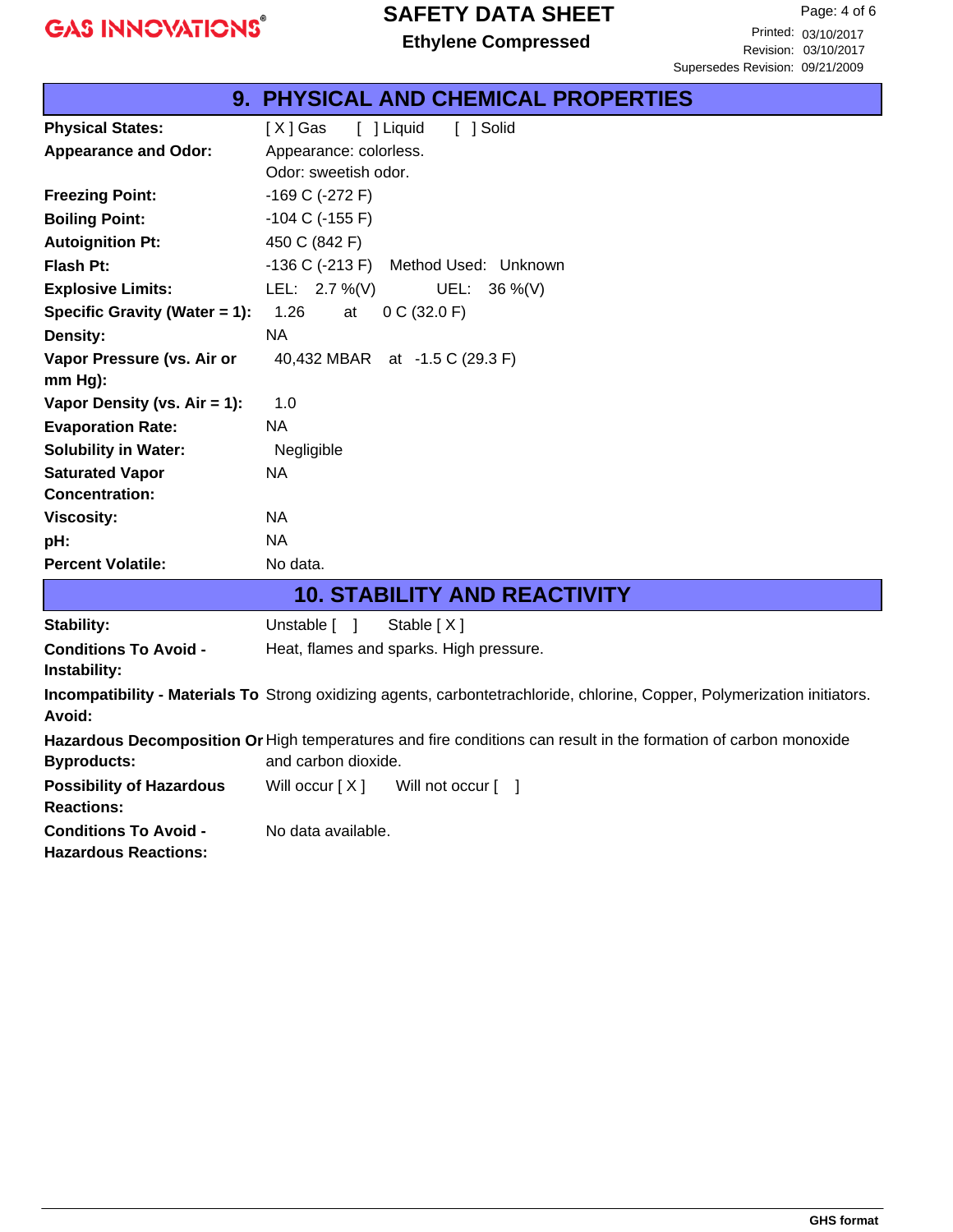#### **SAFETY DATA SHEET**

Revision: 03/29/2015 04/08/2016 03/10/201703/10/2017Printed: 03/10/2017 Page: 5 of 6 Printed: 03/10/2017<br>Revision: 03/10/2017 **Ethylene Compressed** Supersedes Revision: 09/21/2009

|                                                                                                                                                                                                                                       |                                                                                                                                                                                                                                                                      |                      |                                    | UUDUISUUUS INUVISIUIT. UJ/LI/LUUJ                                                                                                                                               |
|---------------------------------------------------------------------------------------------------------------------------------------------------------------------------------------------------------------------------------------|----------------------------------------------------------------------------------------------------------------------------------------------------------------------------------------------------------------------------------------------------------------------|----------------------|------------------------------------|---------------------------------------------------------------------------------------------------------------------------------------------------------------------------------|
|                                                                                                                                                                                                                                       | <b>11. TOXICOLOGICAL INFORMATION</b>                                                                                                                                                                                                                                 |                      |                                    |                                                                                                                                                                                 |
| <b>Toxicological Information:</b>                                                                                                                                                                                                     | Acute toxicity: No data available.<br>Epidemiology: No information available.<br>Teratogenicity: No information available.<br>Reproductive Effects: No information available.<br>Mutagenicity: No information available.<br>Neurotoxicity: No information available. |                      |                                    |                                                                                                                                                                                 |
| <b>Irritation or Corrosion:</b>                                                                                                                                                                                                       | No data available.                                                                                                                                                                                                                                                   |                      |                                    |                                                                                                                                                                                 |
| Sensitization:                                                                                                                                                                                                                        | No data available.                                                                                                                                                                                                                                                   |                      |                                    |                                                                                                                                                                                 |
| Carcinogenicity:                                                                                                                                                                                                                      | NTP? No                                                                                                                                                                                                                                                              | IARC Monographs? No  | <b>OSHA Regulated? No</b>          |                                                                                                                                                                                 |
|                                                                                                                                                                                                                                       | <b>12. ECOLOGICAL INFORMATION</b>                                                                                                                                                                                                                                    |                      |                                    |                                                                                                                                                                                 |
| <b>General Ecological</b><br>Information:                                                                                                                                                                                             | Environmental: No information available.<br>Physical: No information available.                                                                                                                                                                                      |                      |                                    |                                                                                                                                                                                 |
| <b>Results of PBT and vPvB</b><br>assessment:                                                                                                                                                                                         | No data available.                                                                                                                                                                                                                                                   |                      |                                    |                                                                                                                                                                                 |
| <b>Persistence and</b><br>Degradability:                                                                                                                                                                                              | No data available.                                                                                                                                                                                                                                                   |                      |                                    |                                                                                                                                                                                 |
| <b>Bioaccumulative Potential:</b>                                                                                                                                                                                                     | No data available.                                                                                                                                                                                                                                                   |                      |                                    |                                                                                                                                                                                 |
| <b>Mobility in Soil:</b>                                                                                                                                                                                                              | No data available.                                                                                                                                                                                                                                                   |                      |                                    |                                                                                                                                                                                 |
|                                                                                                                                                                                                                                       | <b>13. DISPOSAL CONSIDERATIONS</b>                                                                                                                                                                                                                                   |                      |                                    |                                                                                                                                                                                 |
| Do not attempt to dispose of residual or unused quantities. Return container to supplier.<br><b>Waste Disposal Method:</b><br>Dispose of contents/containers in accordance with local/regional/national/international<br>regulations. |                                                                                                                                                                                                                                                                      |                      |                                    |                                                                                                                                                                                 |
|                                                                                                                                                                                                                                       | <b>14. TRANSPORT INFORMATION</b>                                                                                                                                                                                                                                     |                      |                                    |                                                                                                                                                                                 |
| <b>LAND TRANSPORT (US DOT):</b><br><b>DOT Proper Shipping Name:</b><br><b>DOT Hazard Class:</b><br><b>UN/NA Number:</b>                                                                                                               | Ethylene<br>2.1<br><b>UN 1962</b><br><b>FLAMMABLE GAS</b>                                                                                                                                                                                                            | <b>FLAMMABLE GAS</b> |                                    |                                                                                                                                                                                 |
| AIR TRANSPORT (ICAO/IATA):<br><b>ICAO/IATA Shipping Name:</b>                                                                                                                                                                         | Not permitted on passenger aircraft.                                                                                                                                                                                                                                 |                      |                                    |                                                                                                                                                                                 |
| <b>15. REGULATORY INFORMATION</b>                                                                                                                                                                                                     |                                                                                                                                                                                                                                                                      |                      |                                    |                                                                                                                                                                                 |
| EPA SARA (Superfund Amendments and Reauthorization Act of 1986) Lists                                                                                                                                                                 |                                                                                                                                                                                                                                                                      |                      |                                    |                                                                                                                                                                                 |
| CAS#                                                                                                                                                                                                                                  | <b>Hazardous Components (Chemical Name)</b>                                                                                                                                                                                                                          | S. 302 (EHS)         | S. 304 RQ                          | S. 313 (TRI)                                                                                                                                                                    |
| 74-85-1<br>Ethylene                                                                                                                                                                                                                   |                                                                                                                                                                                                                                                                      | No                   | No                                 | Yes                                                                                                                                                                             |
| CAS#                                                                                                                                                                                                                                  | <b>Hazardous Components (Chemical Name)</b>                                                                                                                                                                                                                          |                      | <b>Other US EPA or State Lists</b> |                                                                                                                                                                                 |
| 74-85-1<br>Ethylene                                                                                                                                                                                                                   |                                                                                                                                                                                                                                                                      |                      |                                    | TSCA: Yes - Inventory; CA PROP.65: No; CA TAC, Title 8:<br>TAC; MA Oil/HazMat: Yes; MI CMR, Part 5: No; NC TAP: No;<br>NJ EHS: Yes - 0873; NY Part 597: No; PA HSL: Yes - E; SC |

TAP: No; WI Air: No